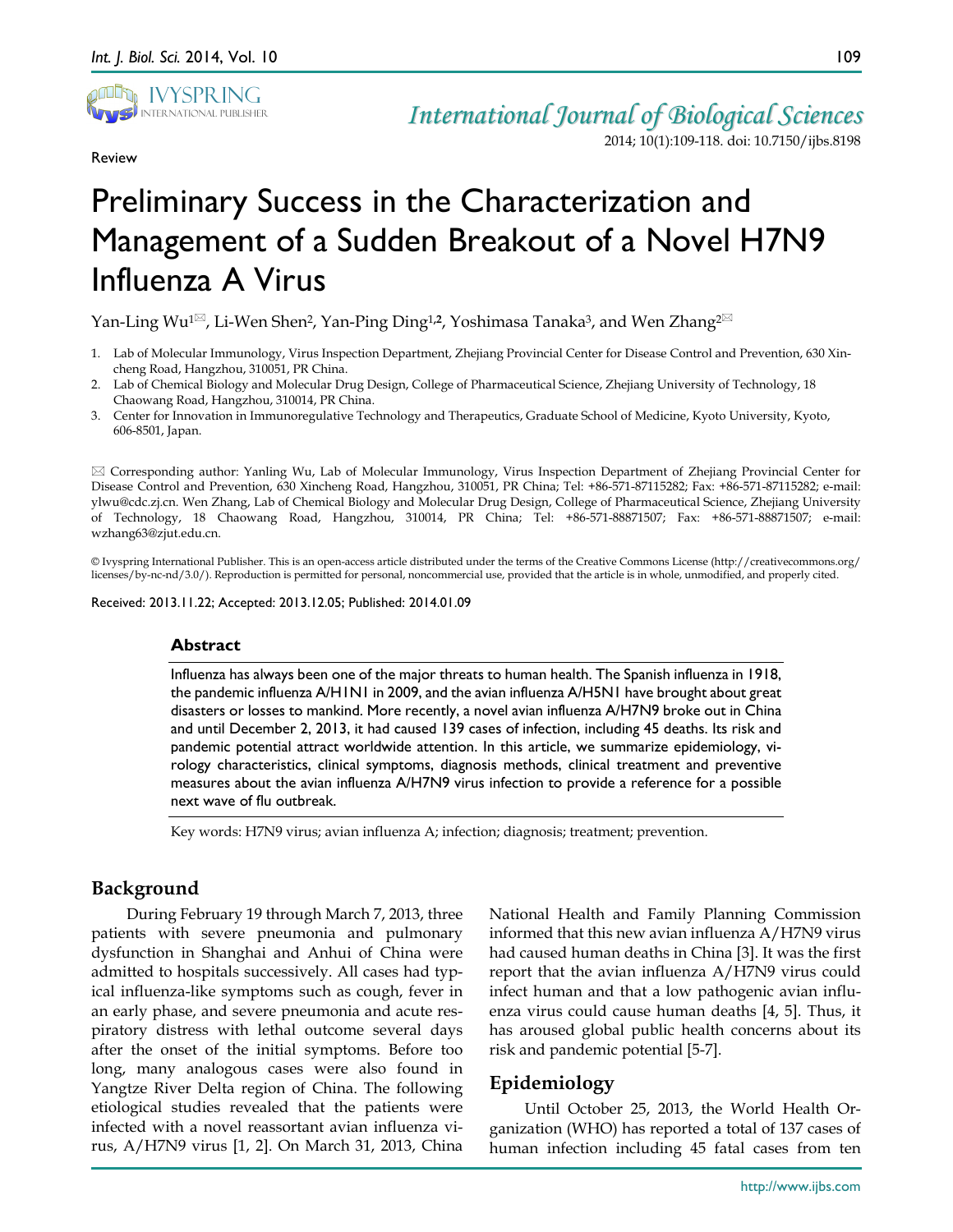provinces, two municipalities of China and Taiwan; Afterwards, other two cases was reported in China. Nearly 90% of the infection took place between March 19 and April 23 [8]. The infection was diffused from Yangtze River Delta region to the surrounding areas and inland (Fig. 1). So far, the case-mortality rate (33%) of the avian influenza A/H7N9 virus infection is significantly higher than that of previous influenza pandemic infection (range, 0.1%-2.5%) [9]. However, a study during March 4 to April 28, 2013 in China showed that only 6 of 20739 (0.03%) patients with influenza-like symptoms were confirmed as cases of infection with the A/H7N9 virus [10]. Accordingly, compared to previous assessment, this avian influenza A/H7N9 epidemic may cause high mortality rate, but it is unlikely to cause a large-scale outbreak [11].

Human infection with the A/H7N9 virus seems to occur through direct contact to infected poultry, most of cases have a history of exposure to live poultry [11, 12]. Zhang et al. investigated 10703 samples from different sources, and the survey report showed that all samples with the A/H7N9 virus were collected from live poultry markets except for one from a homing pigeon farm and another from a wild pigeon [13], suggesting that live poultry markets are the major origins of the A/H7N9 virus infection.

The A/H7N9 virus infection shows two typical epidemiological characteristics: Firstly, the elderly are more susceptible than the young (Fig. 2a) [11, 14, 15]. The average age of 125 infected cases was 62 [11, 16]. This may be explained by the facts that the aged spend more time in live poultry markets and therefore were more likely to be exposed to live poultry, and that they generally have weak immunity levels related to aging or comorbidities [11, 14, 17, 18]. Secondly, sex differences exist in the A/H7N9 virus infection (Fig. 2b), with the number of males being significantly greater than that of females [9, 11], whereas both of the avian influenza H5N1 and the pandemic H1N1 influenza virus infections exhibit no sex bias [15, 19]. A study conducted by Cowling group revealed that the preference for males occurs only in urban areas but not in countryside, implying that the current sex bias is attributed to different customs or habits which are associated with gender in different regions rather than some previous speculations about physiological differences between males and females [4, 15].

Although most of the patients appear to be sporadic and most of close contacts are negative for A/H7N9 virus [12], researchers found that human H7N9 virus isolates could efficiently spread among ferrets via direct contact [20] and respiratory droplets [13]. However, so far, human-to-human transmission remains very uncommon at this time. In fact, in a family cluster with two patients, the second patient developed symptoms after providing care for the index patient without protection, and genome sequences of the strains isolated from the two patients were almost identical, demonstrating that person-to-person transmission is feasible under certain conditions [21].



**Figure 1.** Geographical distribution of the A/H7N9 infection and the date when the first case of infection was reported in each region. Note: the statistical data are up until December 2, 2013.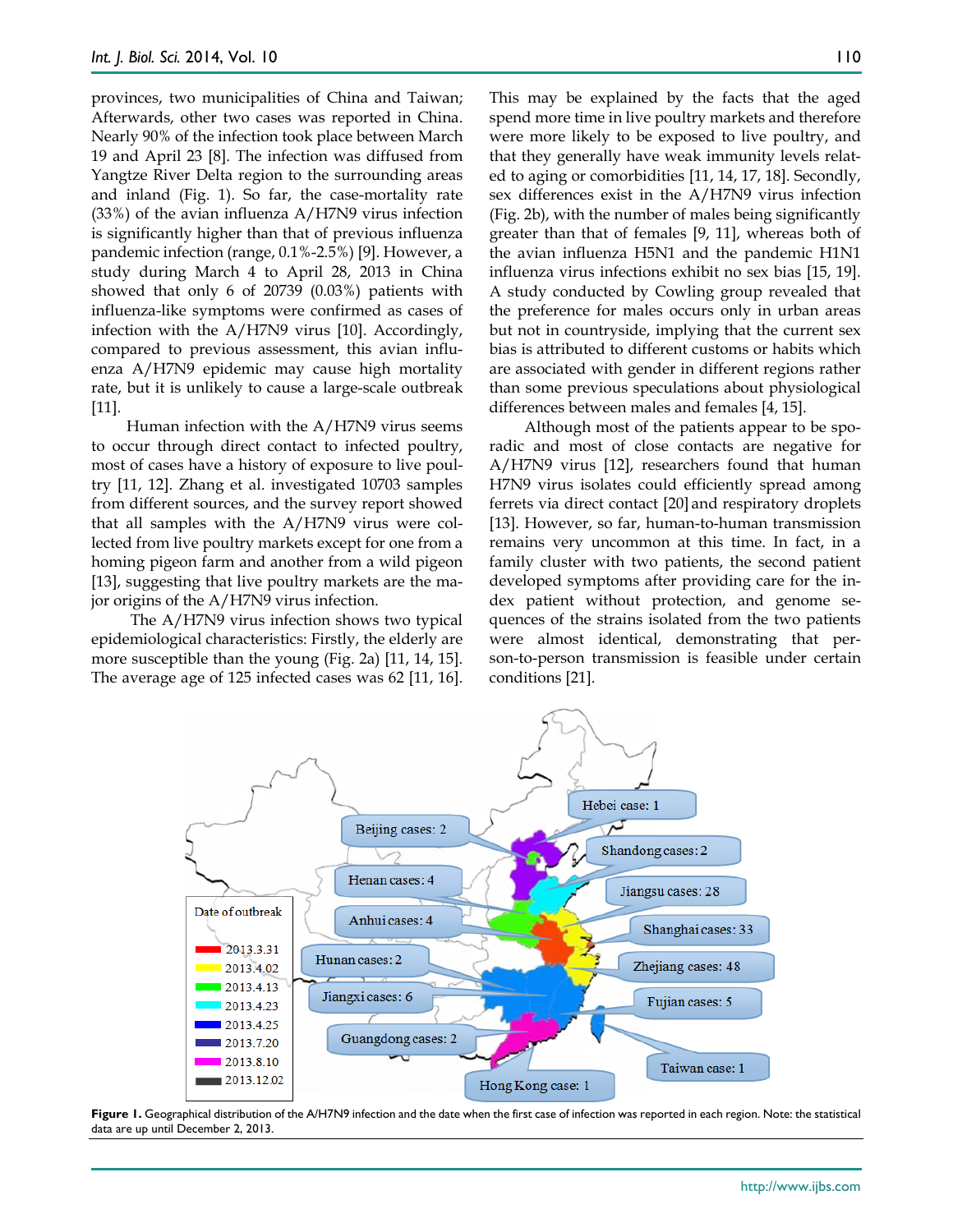

obtained from references [11] and [16].

## **Virology**

**Phylogenetic analysis.** The new A/H7N9 virus is a reassortant of earlier H7N9, H7N3, and H9N2 viruses [22-24]. Its hemagglutinin (HA), neuraminidase (NA), nonstructural protein (NS) may come from A/duck/Zhejiang/12/2011-H7N3, A/wild bird/Kor ea/A14/2011-H7N9 and A/chicken/Dawang/1/201 1-H9N2, respectively, whereas the other five internal genes matrix (M), nucleoprotein (NP), acidic polymerase (PA), basic polymerase 1 (PB1) and basic polymerase 2 (PB2) appear to be originated from more than one source [25]. For M, PA, PB1 and PB2, each of them has a cluster together with the A/brambling/Beijing/16/2012-H9N2 and the other H9N2 clusters previously found in chickens in Yangtze River Delta, indicating that they might stem from the A/brambling/Beijing/16/2012-H9N2, and have reassorted and evolved rapidly into several clusters [26, 27]. Based on these results, it is speculated that the reassortment path of the new A/H7N9 virus is as follows (Fig. 3): the earlier A/H7N9 virus in migratory birds reassorted with H9N2 virus in northern China, so the reassortant virus retained the NA of H7N9 virus and obtained five internal gene fragments (PB2, PB1, PA , NP and M) from H9N2; when birds migrated to Jiangsu, the reassortant virus HXN9  $(x =$ 7/9) reasserted with H9N2 (A/chicken/Dawang/1/2 011-H9N2) again and gained its NS segment; meanwhile, the A/duck/Zhejiang/12/2011-H7N3 virus reassorted with some H9N2 strains in Yangtze River Delta and formed H7NX ( $x = 2/3$ ), which retained H7 of the H7N3 and obtained PB2, PB1, PA, NP and M from the H9N2 viruses; at last, HXN9 reassorted with H7NX, consequently generating this new human-pathogenic A/H7N9 virus.



Figure 3. The reassortment path of a new A/H7N9 virus. BJ, Beijing; DW, Dawang; ZJ, Zhejiang; SH, Shanghai; JS, Jiangsu.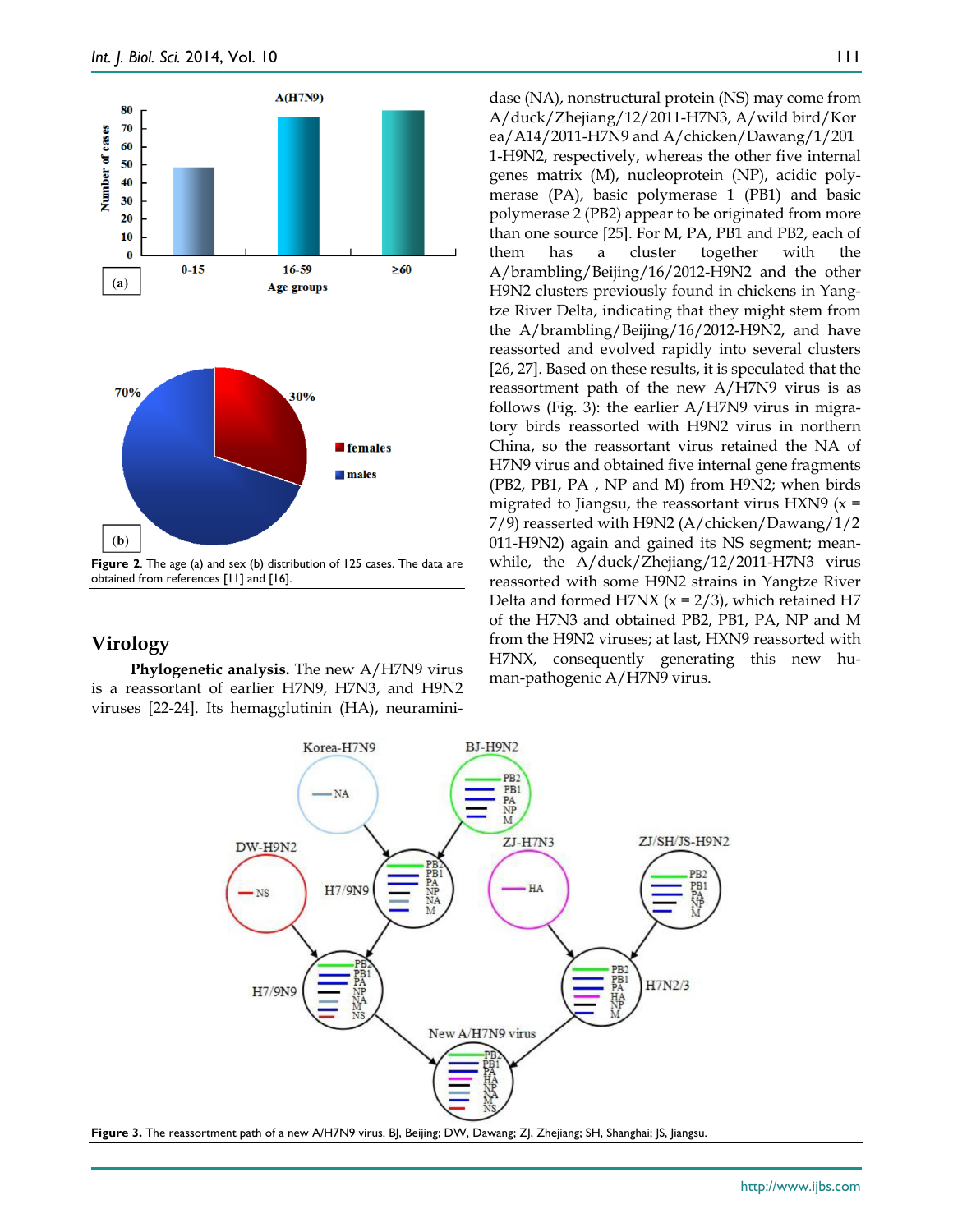A series of reassortments enable the viruses to exchange their gene fragments very rapidly and facilitate a virus adaptation to human cells. Thus, it is necessary to care about ongoing reassortments and analyze the latest data timely, which will help us take prompt and effective measures to prevent potential infection outbreaks [28, 29].

**Molecular signatures of new A/H7N9 viruses.** Gene reassortments promote the formation of new virus strains while gene mutations facilitate the emergence of mammal adaptation and the increase in virulence. The new avian influenza A/H7N9 virus has possessed several signatures related to mammal adaptation and other characteristics so far (Table 1) [29-45]. The A/H7N9 virus could bind to both avian-type (α-2, 3 sialic acid) and human-type (α-2, 6 linked sialic acid) receptors. This property may attribute to several amino acid changes occurring in the receptor-binding site (RBS) of HA, such as Q226L (H3 numbering system) [23]. The single Q226L amino acid substitution could modulate the receptor-binding preference of viruses by generating a non-polar binding site for C-6 and the ring carbons of galactose-2 for the human receptor, thus providing a more hydrophobic binding site which favors combination with human receptor [46-50]. Watanabe et al. [51] reported that the A/H7N9 virus bearing L226 appears to be more efficient in infecting mammalian cells and releasing from infected cells. Further analysis revealed that the A/H7N9 virus bearing Q226 preferentially bound to the avian-type receptor; while the A/H7N9 virus bearing L226, exhibited an increased binding to both avian-type and human-type receptors [47, 52, 53]. The findings demonstrated that the viruses retained the preference for the avian receptor, which is not conducive to human-to-human transmission, at the same time, acquired other receptor-binding specificities characteristic of typical pandemic influenza viruses.

PB2 is another important determinant of the host range and virulence of influenza viruses. A critical mutation in PB2 of A/H7N9 virus, E627K, which was previously found in A/H5N1 [54] and A/H7N7 viruses [55], is considered contributing to the improvement of viral polymerase activity at human upper respiratory tract temperature (32-33oC) and thus facilitate the adaptation of the viruses to human. Notably, the E627K mutation can be detected in almost all the A/H7N9 isolates from human cases, but was not detected in any poultry or environmental isolates, suggesting that the E627K mutation took place after virus transmission from poultry to human [13, 29, 30, 51].

In addition, another interesting molecular feature of the A/H7N9 virus is the absence of multibasic amino acid motif in the HA cleavage site. The multibasic cleavage site is a sign of high pathogenicity for birds, but not for human, which may be the reason why the A/H7N9 virus infection causes human deaths while only mild symptoms in poultry [23, 50]. These important molecular signatures indicate that nascent A/H7N9 viruses may be readily transmitted to human, and they are, therefore, more difficult to deal with.

**Clinical characteristics.** The most common clinical symptom of patients infected with A/H7N9 viruses is severe pneumonia [56]. Most of cases manifested fever, cough with sputum production, wheeze, headache, myalgia and general malaise during early stage and later severe illnesses characterised by bilateral pneumonia, rapid progression to acute respiratory distress syndrome (ARDS), multiorgan dysfunction (impaired liver or renal function), septic shock, rhabdomyolysis and encephalopathy [29, 30, 57-61]. Bilateral ground-glass opacities, consolidation and pleural effusion are the typical radiologic findings [30, 56, 62]. Critically ill patients also generally exhibit lymphopenia and thrombocytopenia [49, 56], along with the increase of some serum cytokines or chemokines, including lactate dehydrogenase, creatinine kinase, aspartate aminotransferase, C-reactive protein, IP-10, MIG, MIP-1β, MCP-1, IL-6, IL-8 and IFN-α [46, 50, 62].

| Gene            | Molecular signatures                 | Effect                                               |
|-----------------|--------------------------------------|------------------------------------------------------|
| HA              | Q226L/I, G228S, T160A, A138S, G186V, | Increased affinity to human-type                     |
|                 | G195V, D285N                         | receptors                                            |
|                 | PEIPKGR*G in HA cleavage site        | Low pathogenic to birds                              |
| <b>NA</b>       | R292K, R152K                         | Resistance to neuraminidase inhibitors               |
|                 | 69-73 deletion                       | Adapted to terrestrial birds and increased virulence |
| P <sub>B2</sub> | L89V, E627K, N701D, A44S             | Improved replication and virulence in mammals        |
| PB1             | H99Y, I368V                          | Related to H5 virus transmission                     |
|                 |                                      | among ferrets                                        |
| M1              | N30D, T215A                          | Increased virulence in mice                          |
| M <sub>2</sub>  | S31N                                 | Amantadine resistance                                |
| NS <sub>1</sub> | P <sub>42</sub> S                    | Increased virulence in mice                          |
| PA              | V100A, K356R, S409N                  | Increased virulence to mammals                       |

**Table 1**. Molecular signatures of the A/H7N9 virus.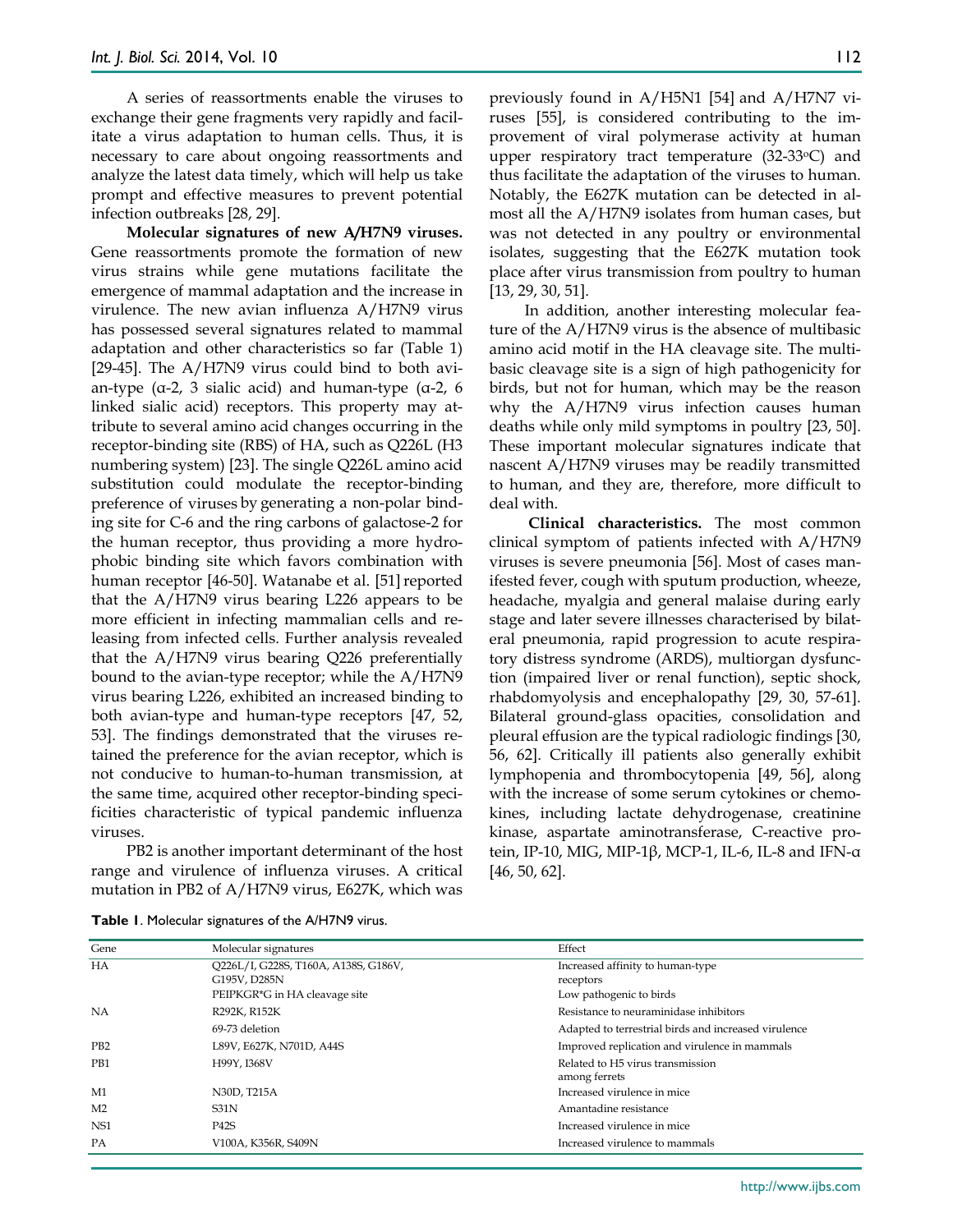#### **Diagnosis**

The diagnosis of patients infected with the A/H7N9 virus should follow *the diagnosis and treatment scheme of human infection with H7N9 avian influenza (Version 2, 2013*) [63]. It is noteworthy that a sputum specimen is more likely to show A/H7N9 virus positive than that of throat swab [50, 64-66]. Infected cases can be confirmed by means of virus isolation, serologic testing, and real time reverse transcriptase polymerase chain reaction (RT-PCR) assays [67-69]. Among these methods, the RT-PCR assay is the most common method and the gold standard of influenza virus detection [12, 70].

Baas et al. examined the ability of six antigen detection-based rapid influenza point-of-care tests (POCTs) in detecting the A/H7N9 virus. The low Ct values suggested that these POCTs could not be employed in the detection for the A/H7N9 infection [71]. In resource-limited regions, a subtype-specific reverse transcription loop-mediated isothermal amplification assay (LAMP) could be used as a reliable method for the early diagnosis. The procedure of this reaction only contains one step, 63°C for 60 min in a single tube containing hydroxynaphthol blue dye, using a strand displacement DNA polymerase and 4 primers designed for six regions of target genes. Its detection limits are comparable to corresponding H7 and N9 RT-PCR assays [72, 73].

#### **Treatment and prevention**

**Treatment recommendations.** Due to the acute progresses and severe outcomes of the A/H7N9 virus infection, it is suggested that all the confirmed cases and suspected cases received antiviral treatment as soon as possible [74-75]. Mounting evidence indicated that the early treatment is probably the major decisive factor for survival in the A/H1N1 and A/H5N1 virus infection [76, 77]. Therefore, poor outcomes in some A/H7N9 virus-infected patients may be attributed to the delayed antiviral treatment [78]. As for severe cases with respiratory dysfunction, mechanical ventilation should be supported without delay.

**Therapeutic use.** Preliminary data suggest that the A/H7N9 virus is resistant to adamantane because of the S31N mutation in the virus matrix2 (M2) protein which has been found in all isolates [79, 80], however, it remains sensitive to neuraminidase inhibitors, such as oseltamivir and zanamivir [50, 78, 81].

It is worth noting that R292K in NA, a mutation in a seasonal H3N2 influenza virus, which is considered to confer resistance to oseltamivir [82], has emerged in avian influenza A/H7N9 viruses. The R292K mutation causes a significant expansion in the active site cavity and increases in its solvent accessible surface, thereby leading to a remarkable loss of total binding free energy for NA-oseltamivir and an unfavorable shift in van der Waals interactions which may contribute to drug resistance [83]. Even though patients, who are infected with the A/H7N9 virus carrying R292K mutation, are treated with neuraminidase inhibitors timely, some of them fail to respond to the treatment, exhibiting persistent or rebound virus titer and poor outcomes [78, 84]. Nevertheless, neuraminidase inhibitors are still the front-line therapeutic choices against the A/H7N9 virus infection.

In addition, a study on glucocorticoids used against the A/H7N9 virus infection was reported [30]. Results showed that although glucocorticoids can generally be used as anti-inflammatory agents and immunomodulators [85, 86], they have been proved no benefit to the A/H7N9 virus infection [30]. It is noteworthy that two isolates from patients gained R292K mutation after administration of corticosteroids [78]. It remains to be seen whether corticosteroids could accelerate the emergence of R292K mutation [87]. At least, corticosteroids should be avoided for the treatment of A/H7N9 virus infection at present [64, 88].

**Advances in the development of anti-flu drugs.**  Gene mutations of the A/H7N9 virus associated with drug resistance emphasize the importance of developing new drugs with different action mechanisms [88]. Currently novel anti-flu agents that target viral key proteins, host factors have achieved varying degrees of progress [89-96]. Several novel anti-influenza virus drugs are currently in clinical trials, including favipiravir, laninamivir, DAS181, Vertex VX-787, AVI-7100, apomivir, ergoferon and nitazoxanide [97]. Some of the screening drugs studied will probably be effective to A/H7N9 influenza even though none of them have been specifically designed for the A/H7N9 influenza.

**Vaccines for avian influenza A (H7N9).** Vaccine is considered as the most important potential means for controlling the A/H7N9 influenza transmission [98]. Scientists around the world have been working on the development of vaccines specific to A/H7N9 virus in order to prevent a potential pandemic bird flu. Previous reports have demonstrated that H7 protein is poorly immunogenic in humans [5, 99-101] because of a very low T cell epitope content in the HA sequences and poor potential for cross-reactivity with the T cell epitope of currently circulating strains of influenza [101]. It, therefore, seems difficult to develop an effective vaccine for the A/H7N9 virus. Even so, at least four companies have succeeded in developing A/H7N9 candidate vaccines, including Greffex, Protein sciences, Medicago, and Novavax [102, 103].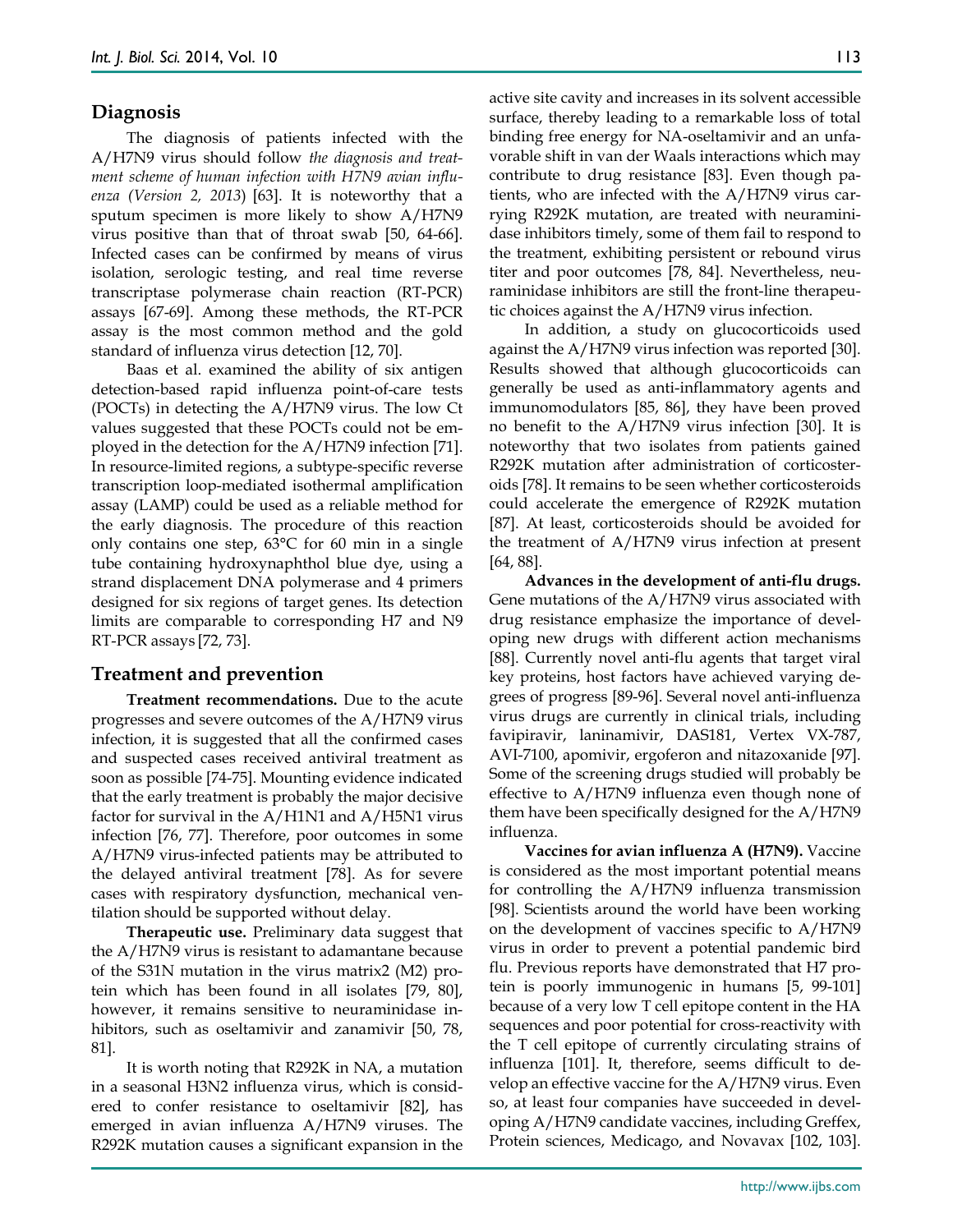All four companies adopted modern genetic engineering techniques to prepare key protein-containing vaccine for the A/H7N9 virus infection. Two virus-like particles (VLP) vaccines developed by Medicago and Novavax yielded promising results (pre-) clinical trials (Fig. 4) [103, 104].

The A/H7N9 VLP vaccine developed by Novavax consists of HA (A/Anhui/1/2013-H7N9), NA (A/Anhui/1/2013-H7N9) and M1 (A/Indonesia/05/ 2005-H5N1). This type of VLP not only elicits hemagglutination-inhibition (HAI) antibody titers of ≥1:64 and anti-neuraminidase (NA) antibody against the A/H7N9 virus, but also provides cross-protection for other H7 subtype virus, such as the H7N3 virus. In experimental mouse models, all animals receiving the A/H7N9 vaccine survived, while no survival was observed in control groups receiving an A/H5N1 vaccine or placebo [103]. These promising results may be ascribable to a fact that VLP can be presented not only by the MHC-II molecules for stimulation of CD4 helper T cells, but also by the MHC-I molecules for activation of cytotoxic T-lymphocytes (CTLs) [105]. Moreover, the path of VLP production is simple and time-saving. In fact, it needs only 26 days for the genetic construction of the vaccine for the production of an A/H7N9 VLP. The resulting VLP preparation does not contain genetic materials, which are essential for viral replication and infection. Therefore, compared with traditional inactivated or attenuated vaccines, the preparation of VLP is more convenient and safer when pandemic bird flu takes place suddenly. Other studies including phase I clinical trials in human are ongoing and anticipated be completed in August 2014 [97].

**Prevention and control.** Owing to profound lessons from SARS and experience from the A/H5N1 and A/H1N1 epidemics, responses of the Chinese Government to the A/H7N9 epidemic are swift and transparent [106-108]. Relevant departments quickly identified the cause of the disease and the source of the A/H7N9 virus, followed by a series of control measures, including: (1) closed live poultry markets, culled live poultry and prohibited the entry of adventive live poultry; (2) publicized preventive knowledge through various kinds of media; (3) strengthened surveillance on epidemic dynamics. These measures were proved effective as a prominent reduction occurs in the number of newly emerged cases since the closure of live poultry markets (Fig. 5) [111-113]. However, it remains a great challenge for the Chinese Government to control the epidemic. Because of the low pathogenicity of A/H7N9 virus to poultry and wild birds [4, 5], the virus may spread silently among poultry without being noticed and can infect human irregularly. Although measures currently taken by the government such as closing live poultry markets and culling live poultry have made great progress merely for disease control rather than prevention, these strategies can only control the transmission of the A/H7N9 epidemic but not block the formation of the epidemic. Therefore, searching for specific preventive measures to the A/H7N9 influenza is imperative.

**VLP** 



**Figure 4.** The method of virus-like particles (VLP) vaccine production.

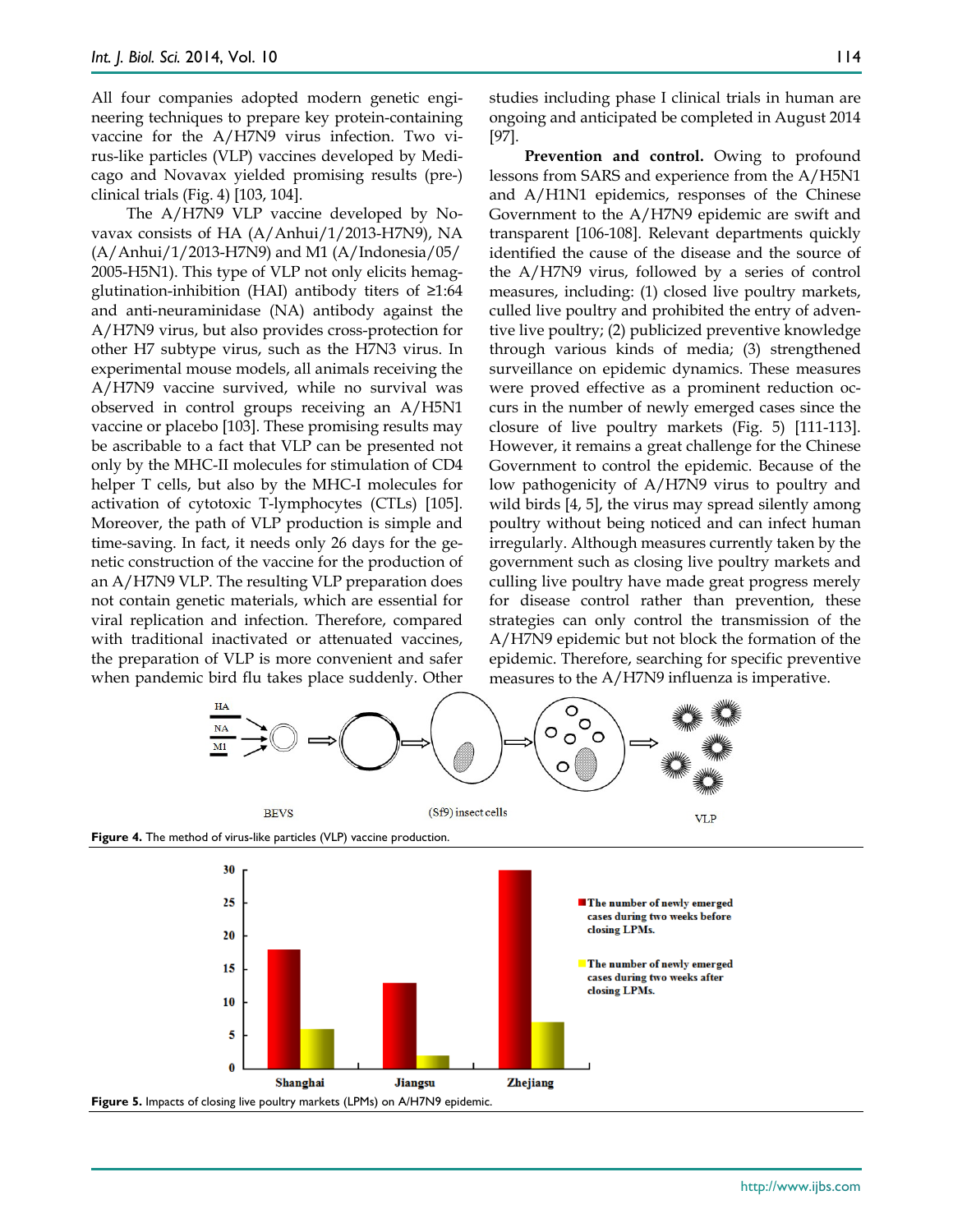#### **Conclusion**

The new reassortant A/H7N9 virus primarily infected human and has caused several deaths in China. Although there is no sufficient evidence to indicate sustained human-to-human transmission yet, this risk will increase as a result of frequent gene reassortants and mutations. Typical symptoms of the avian influenza A/H7N9 virus infection include fever, cough, even severe pneumonia, and multi-organ dysfunction syndrome. So far, real-time PCR is still the main diagnostic method, and neuraminidase inhibitors (oseltamivir, zanamivir, and peramivir) are used for clinical treatment but the M2 ion channel blockers (amantadine and rimantadine) are invalid; at the same time, the continuing resistance mutations have been hindering the treatment. It is thus urgent to explore new drugs and therapy strategies. Whereas closing live poultry markets, culling live poultry, and other control measures have prevented the transmission of the epidemic successfully, the pathologic characteristics of the A/H7N9 virus (low pathogenic to avian but high to human) may lead to insidious outbreak of deadly avian flu, and the molecular characteristics of the A/H7N9 virus make it difficult to develop effective vaccines. Along with a decrease in absolute humidity in autumn and winter, the survival and transmission abilities of influenza viruses will increase apparently [114]. If the A/H7N9 virus infection follows a similar epidemic pattern to that of the A/H5N1 or other pandemics, it will recur in autumn and winter. Thus, continually intensive surveillance and prepared measures for the prevention of major outbreaks remain quite important.

#### **Acknowledgments**

We gratefully acknowledge the support by the Program for Zhejiang Leading Team of Science and Technology Innovation (2011R50021), Zhejiang Provincial Natural Science Foundation of China (LY12B02019) and Social Development project of Zhejiang Province (2011C23004).

### **Competing Interests**

The authors have declared that no competing interest exists.

### **References**

- 1. Wen Y, Klenk HD. H7N9 avian influenza virus-search and re-search. Emerg Microbes Infect. 2013; 2: e18. doi:10.1038/emi.2013.18.
- [Internet] World Health Organization (WHO). Number of confirmed human cases for influenza A(H7N9) reported to WHO. http://www.who.int/influenza/human\_animal\_interface/influenza\_h7n9/0 1\_ReportWebH7N9Number.pdf.
- [Internet] National Health and Family Planning Commission of China (NHFPC): Shanghai, Anhui occurred three cases of human infection with H7N9 avian influenza confirmed cases. http://www.moh.gov.cn/ mohwsyjbgs/s3578/201303/44f25bd6bed14cf082512d8b6258fb3d.shtml.
- Arima Y, Zu R, Murhekar M, et al. Human infections with avian influenza A(H7N9) virus in China: preliminary assessments of the age and sex distribution. WPSAR. 2013; doi:10.5365/wpsar.2013.4.2.005.
- 5. Uyeki TM, Cox NJ. Global concerns regarding novel influenza A(H7N9) virus infections. N Engl J Med. 2013; 368(20): 1862-4.
- 6. Jonges M, Meijer A, Fouchier RA, et al. Guiding outbreak management by the use of influenza A(H7Nx) virus sequence analysis. Euro Surveill. 2013; 18(16): 20460.
- 7. Fouchier RA, Kawaoka Y, Cardona C, et al. Gain-of-Function experiments on H7N9. Science. 2013; 341: 612-3.
- 8. [Internet] World Health Organization (WHO): Number of confirmed human cases for influenza A(H7N9) reported to WHO. cases for influenza A(H7N9) reported to WHO. http://www.who.int/influenza/human\_animal\_interface/influenza\_h7n9/0 9\_ReportWebH7N9Number.pdf.
- Ke Y, Wang Y, Liu S, et al. High severity and fatality of human infections with avian influenza A(H7N9) infection in China. Clin Infect Dis. 2013; doi:10.1093/cid/cit371.
- 10. Xu C, Havers F, Wang L, et al. Monitoring avian influenza A(H7N9) virus through National Influenza-like illness Surveillance, China. Emerg Infect Dis. 2013; 19(8): 1289-92.
- 11. Yu H, Cowling BJ, Feng L, et al. Human infection with avian influenza A H7N9 virus: an assessment of clinical severity. Lancet. 2013; 382(9887): 138-45.
- 12. Li Q, Zhou L, Zhou M, et al. Preliminary report: epidemiology of the avian influenza A(H7N9) outbreak in China. N Engl J Med. 2013; doi:10.1056/NEJMoa1304617.
- 13. Zhang Q, Shi J, Deng G, et al. H7N9 influenza viruses are transmissible in ferrets by respiratory droplet. Science. 2013; 341(6144): 410-4.
- 14. Cowling BJ, Freeman G, Wong JY, et al. Preliminary inferences on the age-specific seriousness of human disease caused by avian influenza A(H7N9) infections in China, March to April 2013. Euro Surveill. 2013; 18(19): 20475.
- 15. Cowling BJ, Jin L, Lau EHY, et al. Comparative epidemiology of human infections with avian influenza AH7N9 and H5N1 viruses in China: a population-based study of laboratory-confirmed cases. Lancet 2013; 382(9887): 129-37.
- 16. [Internet] Latest news about human infection with influenza A(H7N9) Virus. http://roll.news.sina.com.cn/s\_qlg2013\_all/1/index.shtml.
- 17. Guan Y, Farooqui A, Zhu H, et al. H7N9 incident, immune status, the elderly and a warning of an influenza pandemic. J Infect Dev Ctries. 2013; 7(4): 302-7.
- 18. Bermejo-Martin JF, Almansa R, Lejarazu RO, et al. Weakened immunity in aged hosts with comorbidities as a risk factor for the emergence of influenza A H7N9 mutants. J Infect Dev Ctries. 2013; 7(6): 497-8.
- 19. Zhang Q, Wang S, Wu M, et al. Epidemiological and risk analysis of the H7N9 subtype influenza outbreak in China at its early stage. Chin Sci Bull. 2013; doi:10.1007/s11434-013-5880-5.
- 20. Zhu H, Wang D, Kelvin DJ, et al. Infectivity, transmission, and pathology of human-isolated H7N9 influenza virus in ferrets and pigs. Science. 2013; 341(6142): 183-6
- 21. Qi X, Qian Y, Bao C, et al. Probable person to person transmission of novel avian influenza A(H7N9) virus in eastern China. BMJ. 2013; 347: f4752.
- 22. Liu D, Shi W, Shi Y, et al. Origin and diversity of novel avian influenza A H7N9 viruses causing human infection: phylogenetic, structural, and coalescent analysis. Lancet. 2013; 381(9881): 1926-32.
- 23. Gao R, Cao B, Hu Y, et al. Human infection with a novel avian-origin influenza A(H7N9) virus. N Engl J Med. 2013; 368(20): 1888-97.
- 24. Ranst M, Lemey P. Genesis of avian-origin H7N9 influenza A viruses. Lancet 2013; 381(9881): 1883-5.
- 25. Wu A, Su C, Wang D, et al. Sequential reassortments underlie diverse influenza H7N9 genotypes in China. Cell Host Microbe. 2013; dx.doi.org/10.1016/j.chom.2013.09.001.
- 26. Zhang L, Zhang Z, Weng Z. Rapid reassortment of internal genes in avian influenza A H7N9 virus. Clin Infect Dis. 2013; doi:10.1093/cid/cit414.
- 27. Bao C, Cui L, Zhou M, et al. Live-animal markets and influenza A(H7N9) virus infection. N Engl J Med. 2013; 368(24): 2337-9.
- 28. Zhang B, Huang K, Guo J. Origin and the recombinant model of H7N9 virus prevailing in China. Nan Fang Yi Ke Da Xue Xue Bao. 2013; 33(7): 1017-21.
- 29. Kageyama T, Fujisaki S, Takashita E, et al. Genetic analysis of novel avian A(H7N9) influenza viruses isolated from patients in China, February to April 2013. Euro Surveill. 2013; 18(15): pii=20453.
- 30. Li J, Yu X, Pu X, et al. Environmental connections of novel avian-origin H7N9 influenza virus infection and virus adaptation to the human. Sci China Life Sci. 2013; 56(6): 485-92.
- 31. Wang W, Lu B, Zhou H, et al. Glycosylation at 158N of the hemagglutinin protein and receptor binding specificity synergistically affect the antigenicity and immunogenicity of a live attenuated H5N1 A/Vietnam/1203/2004 vaccine virus in ferrets. J Virol. 2010; 84(13): 6570-7.
- 32. Zhang Y, Zhang Q, Gao Y, et al. Key molecular factors in hemagglutinin and PB2 contribute to efficient transmission of the 2009 H1N1 pandemic influenza virus. J Virol. 2012; 86(18): 9666-74.
- 33. Chen Z, Zhou H, Kim L, et al. The receptor binding specificity of the live attenuated influenza H2 and H6 vaccine viruses contributes to vaccine immunogenicity and protection in ferrets. J Virol. 2012; 86(5): 2780-6.
- 34. Naeve C, Hinshaw V, Webster R. Mutations in the hemagglutinin receptor-binding site can change the biological properties of an influenza virus. J Virol. 1984; 51(2): 567-9.
- 35. Herfst S, Schrauwen E, Linster M, et al. Airborne transmission of influenza A/H5N1 virus between ferrets. Science. 2012; 336(6088): 1534-41.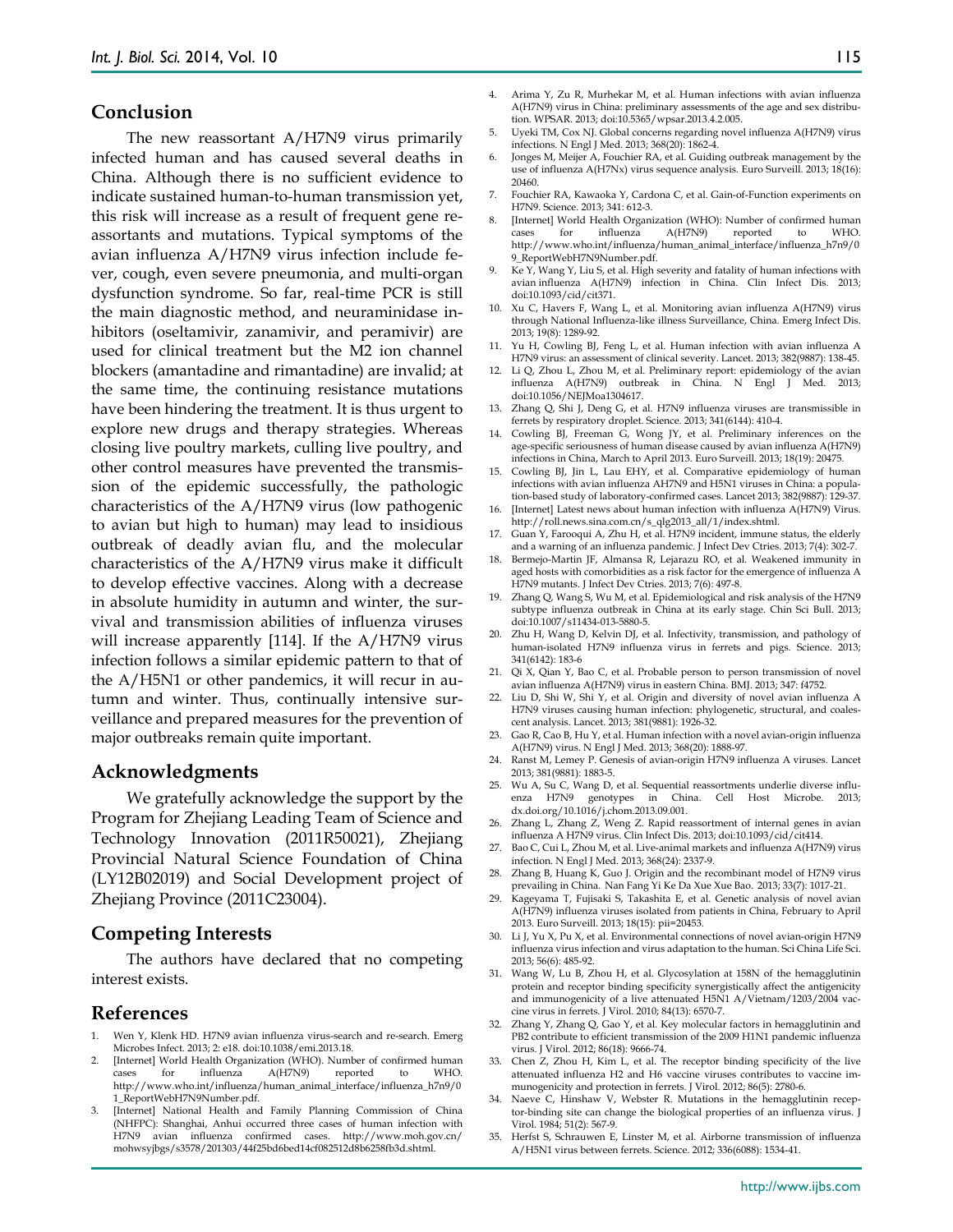- 36. Imai M, Watanabe T, Hatta M, et al. Experimental adaptation of an influenza H5 HA confers respiratory droplet transmission to a reassortant H5 HA/H1N1 virus in ferrets. Nature. 2012; 486(7403): 420-8.
- 37. Tharakaraman K, Jayaraman A, Raman R, et al. Glycan receptor binding of the influenza A virus H7N9 hemagglutinin. Cell. 2013; 153(7): 1486-93.
- 38. Han J, Niu F, Jin M, et al. Clinical presentation and sequence analyses of HA and NA antigens of the novel H7N9 viruses. Emerg Micro Infect. 2013; 2: e23; doi:10.1038/emi.2013.28.
- 39. Xiong C, Zhang Z, Jiang Q, et al. Evolutionary characteristics of A/Hangzhou/1/2013 and source of avian influenza virus H7N9 subtype in China. Clin Infect Dis. 2013; doi:10.1093/cid/cit294.
- 40. Matrosovich MN, Matrosovich TY, Gray T, et al. Human and avian influenza viruses target different cell types in cultures of human airway epithelium. Proc Natl Acad Sci USA. 2004; 101(13): 4620-4.
- Srinivasan K, Raman R, Jayaraman A, et al. Quantitative description of glycan-receptor binding of influenza A virus H7 hemagglutinin. PLoS One. 2013; 8(2): 49597.
- 42. Liu Q, Lu L, Sun Z, et al. Genomic signature and protein sequence analysis of a novel influenza A(H7N9) virus that causes an outbreak in humans in China. Microbes Infect. 2013; 15: 432-9.
- 43. Chen G, Lai MMC, Wu S, et al. Is avian influenza A(H7N9) virus staggering its way to humans? J Formos Med Assoc. 2013; 112(6): 312-8.
- 44. Xu W, Sun Z, Liu Q, et al. PA-356R is a unique signature of the avian influenza A(H7N9) viruses with bird-to-human transmissibility: potential implication for animal surveillances. J Infect. 2013; doi:10.1016/j.jinf.2013.08.001.
- 45. Yen H, McKimm-Breschkin JL, Choy KT, et al. Resistance to neuraminidase inhibitors conferred by an R292K mutation in a human influenza virus H7N9 isolate can be masked by a mixed R/K viral population. MBio. 2013; 4(4): e00396-13. doi:10.1128/mBio.00396-13.
- 46. Zhou J, Wang D, Gao R, et al. Biological features of novel avian influenza A(H7N9) virus. Nature. 2013; 499(7459): 500-3.
- Xiong X, Martin SR, Haire LF, et al. Receptor binding by an H7N9 influenza virus from humans. Nature. 2013; 499(7459): 496-499.
- 48. Belser JA, Gustin KM, Pearce MB, et al. Pathogenesis and transmission of avian influenza A(H7N9) virus in ferrets and mice. Nature. 2013; doi:10.1038/nature12391.
- 49. Rogers GN, Paulson JC, Daniels RS, et al. Single amino acid substitutions in influenza haemagglutin in change receptor binding specificity. Nature. 1983; 304(5921): 76-78.
- 50. Chen Y, Liang W, Yang S, et al. Human infections with the emerging avian influenza A H7N9 virus from wet market poultry: clinical analysis and characterization of viral genome. Lancet. 2013; 381(9881): 1916-25.
- 51. Watanabe T, Kiso M, Fukuyama S, et al. Characterization of H7N9 influenza A viruses isolated from humans. Nature. 2013; doi:0.1038/nature12392.
- 52. Wei Hu. Receptor binding specificity and sequence comparison of a novel avian-origin H7N9 virus in China. J Biomed Sci Eng. 2013; 6: 533-42.
- 53. Shi Y, Zhang W, Wang F, et al. Structures and Receptor Binding of Hemagglutinins from Human-Infecting H7N9 Influenza Viruses. Science. 2013; doi:10.1126/science.1242917.
- 54. Hatta M, Gao P, Halfmann P, et al. Y. Molecular basis for high virulence of Hong Kong H5N1 influenza A viruses. Science. 2001; 293(5536): 1840-2.
- 55. Munster VJ, de Wit E, van Riel D, et al. The molecular basis of the pathogenicity of the dutch highly pathogenic human influenza A H7N7 viruses. J Infect Dis. 2007; 196(2): 258-65.
- 56. Gao H, Lu H, Cao B, et al. Clinical findings in 111 cases of influenza A(H7N9) virus infection. N Engl J Med. 2013; 368(24): 2277-85.
- 57. Wu S, Wu F, He J. Emerging risk of H7N9 influenza in China. Lancet. 2013; 381(9877): 1539-40.
- 58. Arden KE, Mackay IM. Avian influenza A(H7N9) virus: can it help us more objectively judge all respiratory viruses? J Clin Virol. 2013; 58(1): 388-9.
- 59. Tang R, Chen H. An overview of the recent outbreaks of the avian-origin influenza A (H7N9) virus in the human. J Chin Med Assoc. 2013; 76(5): 245-8.
- 60. Shen P, Zong Y, Shu J, et al. Dynamic assessment of lung injury by ultrasound in a case with H7N9 inluenza. Crit Care. 2013; 17(3): 438.
- 61. Liu X, Li T, Zheng Y, et al. Poor responses to oseltamivir treatment in a patient with influenza A(H7N9) virus infection. Emerg Microbes Infect. 2013; 2: e27; doi:10.1038/emi2013.30.
- 62. Cao B. What clinicians should know to fight against the novel avian-origin influenza A (H7N9) virus? Chin Med J. 2013; 126(12): 2205-6.
- 63. [Internet] National Health and Family Planning Commission of China (NHFPC). The diagnosis and treatment scheme of human infection with H7N9 avian influenza (Version 2, 2013). http://www.moh.gov.cn/ ewebeditor/uploadfile/2013/04/20130410212136993.doc.
- 64. Wang Q, Yao K. A (H5N1) and A(H7N9) avian influenza: the H7N9 avian influenza outbreak in 2013. Chin J Contemp Pediatr. 2013; 15(6): 401-4.
- 65. Chang S, Lin P, Tsai JC, et al. The first case of H7N9 influenza in Taiwan. Lancet. 2013; 381(9878): 1621.
- 66. Lo Y, Chen W, Huang W, et al. Surveillance of avian influenza A(H7N9) virus infection in humans and detection of the first imported human case in Taiwan, 3 April to 10 May 2013. Euro Surveill. 2013; 18(20): pii=20479.
- 67. [Internet] World Health Organization (WHO). Real-time RT-PCR protocol for detection of A-vian influenza A (H7N9) virus. http://www.who.int/entity/influenza/gisrs\_laboratory/cnic\_realtime\_rt\_pc r\_protocol\_a\_h7n9.pdf.
- 68. [Internet] World Health Organization (WHO). Serological detection of avian influenza A (H7N9) virus infections by turkey heamagglutination-inhibition assay. http://www.who.int/influenza/gisrs\_laboratory/ cnic\_serological\_diagnosis\_hai\_a\_h7n9.pdf.
- 69. [Internet] World Health Organization (WHO). Serological detection of avian influenza A(H7N9) infections by microne utralization assay. http://www.who.int/influenza/gisrs\_laboratory/cnic\_serological\_diagnosis \_microneutralization\_a\_h7n9.pdf.
- 70. Corman VM, Eickmann M, Landt O, et al. Specific detection by real-time reverse-transcription reaction assays of a novel avian influenza A(H7N9) strain associated with human spillover infections in China. Euro Surveill. 2013; 18(16): 20461.
- 71. Baas C, Barr IG, Fouchier RA, et al. A comparison of rapid point-of-care tests for the detection of avian influenza A(H7N9) virus, 2013. Euro Surveill. 2013; 18(21): 20487.
- 72. Nie K, Zhao X, Ding X, et al. Visual detection of human infection with influenza A(H7N9) virus by subtype-specific reverse transcription loop-mediated isothermal amplification with hydroxynaphthol blue dye. Clin Microbiol Infect. 2013; 19(8): E372-5.
- 73. Ge Y, Wu B, Qi X, et al. Rapid and sensitive detection of novel avian-origin influenza A(H7N9) virus by reverse transcription Loop-Mediated Isothermal Amplification combined with a Lateral-Flow device. PLoS one. 2013; 8(8): e69941.
- 74. [Internet] European Centre for Disease Prevention and Control (ECDC). Rapid risk assessment: severe respiratory disease associated with a novel influenza A virus, A (H7N9) China. http://www.ecdc.europa.eu/en/publications/ publications/ah7n9-china-rapid-risk-assessment.pdf.
- 75. World health organization (WHO): Frequently asked questions on human infection with influenza A (H7N9) virus. http://www.who.int/influenza/ human\_animal\_interface/faq\_H7N9/en/.
- 76. Chan PK, Lee N, Zaman M et al. Determinants of antiviral effectiveness in influenza virus A subtype H5N1. J Infect Dis. 2012; 206(9): 1359-66.
- 77. Yang S, Cao B, Liang L, et al. Antiviral therapy and outcomes of patients with pneumonia caused by influenza A pandemic (H1N1) virus. PLoS One. 2013; 7(1): e29652. doi:10.1371/journal.pone.0029652.
- 78. Hu Y, Lu S, Song Z, et al. Association between adverse clinical outcome in human disease caused by novel influenza A H7N9 virus and sustained viral shedding and emergence of antiviral resistance. Lancet. 2013; 381(9885): 2273-9.
- 79. Noah DL, Noah JW. Adapting global influenza management strategies to address emerging viruses. Am J Physiol Lung Cell Mol Physiol. 2013; 305(2): 108-17.
- 80. Qin G, Yu K, Shi T, et al. How does influenza virus a escape from amantadine? J Phys Chem B. 2010; 114(25): 8487-93.
- 81. Bernstein HH. As seasonal influenza wanes, be aware of H7N9. AAP News. 2013; doi:10.1542/aapnew.20130426-1.
- 82. Whitley RJ, Boucher CA, Lina B, et al. Global assessment of resistance to neuraminidase inhibitors, 2008–2011: the influenza resistance information study (IRIS). Clin Infect Dis. 2013; 56(9): 1197-205.
- 83. Kar P, Knecht V. Mutation-induced loop opening and energetics for binding of tamiflu to influenza N8 neuraminidase. J Phys Chem B. 2012; 116(21): 6137-49.
- 84. Hay AJ, Hayden FJ. Oseltamivir resistance during treatment of H7N9 infection. Lancet. 2013; 381(9885): 2230-2.
- 85. Barnes PJ. Anti-inflammatory actions of glucocorticoids: molecular mechanisms. Clin Sci Lond.1998; 94(6): 557-72.
- 86. Confalonieri M, Kodric M, Santagiuliana M, et al. To use or not to use corticosteroids for pneumonia? A clinician's perspective. Monaldi Arch Chest Dis. 2012; 77(2): 94-101.
- 87. Bermejo-Martin JF, Almansa R, Lejarazu RO, et al. Weakened immunity in aged hosts with comorbidities as a risk factor for the emergence of influenza A H7N9 mutants. J Infect Dev Ctries. 2013; 7(6): 497-8.
- 88. Lu S, Xi X, Zheng Y, et al. Analysis of the clinical characteristics and treatment of two patients with avian influenza virus (H7N9). BioSci Trends. 2013; 7(2): 109-12.
- 89. Fiore AE, Fry A, Shay D, et al. Antiviral agents for the treatment and chemoprophylaxis of influenza recommendations of the Advisory Committee on Immunization Practices (ACIP). MMWR Recomm Rep. 2011; 60(1): 1-24.
- 90. Lee SM, Yen HL. Targeting the host or the virus: current and novel concepts for antiviral approaches against influenza virus infection. Antiviral Res. 2012; 96(3): 391-404.
- 91. Sailen B. New treatments for influenza. BMC Medicine. 2012; 10: 104.
- 92. Liu Q, Liu DY, Yang ZQ. Characteristics of human infection with avian influenza viruses and development of new antiviral agents. Acta Pharmacol Sin. 2013; 34(10): 1257-69.
- 93. Hayden FG. Newer influenza antivirals, biotherapeutics and combinations. Influenza Other Respir Viruses. 2013; 7 (Suppl. 1): 63-75.
- 94. Fedson DS. Treating influenza with statins and other immunomodulatory agents. Antiviral Res. 2013; 99(3): 417-35.
- 95. Eyer L, Hruska K. Antiviral agents targeting the influenza virus: a review and publication analysis. Veterinarni Medicina. 2013; (3): 113–185
- 96. Edinger TO, Pohl MT, Stertz S. Entry of influenza A virus: host factors and antiviral targets. J Gen Virol. 2013; doi:10.1099/vir.0.059477-0.
- 97. [Internet] http://www.clinicaltrials.gov.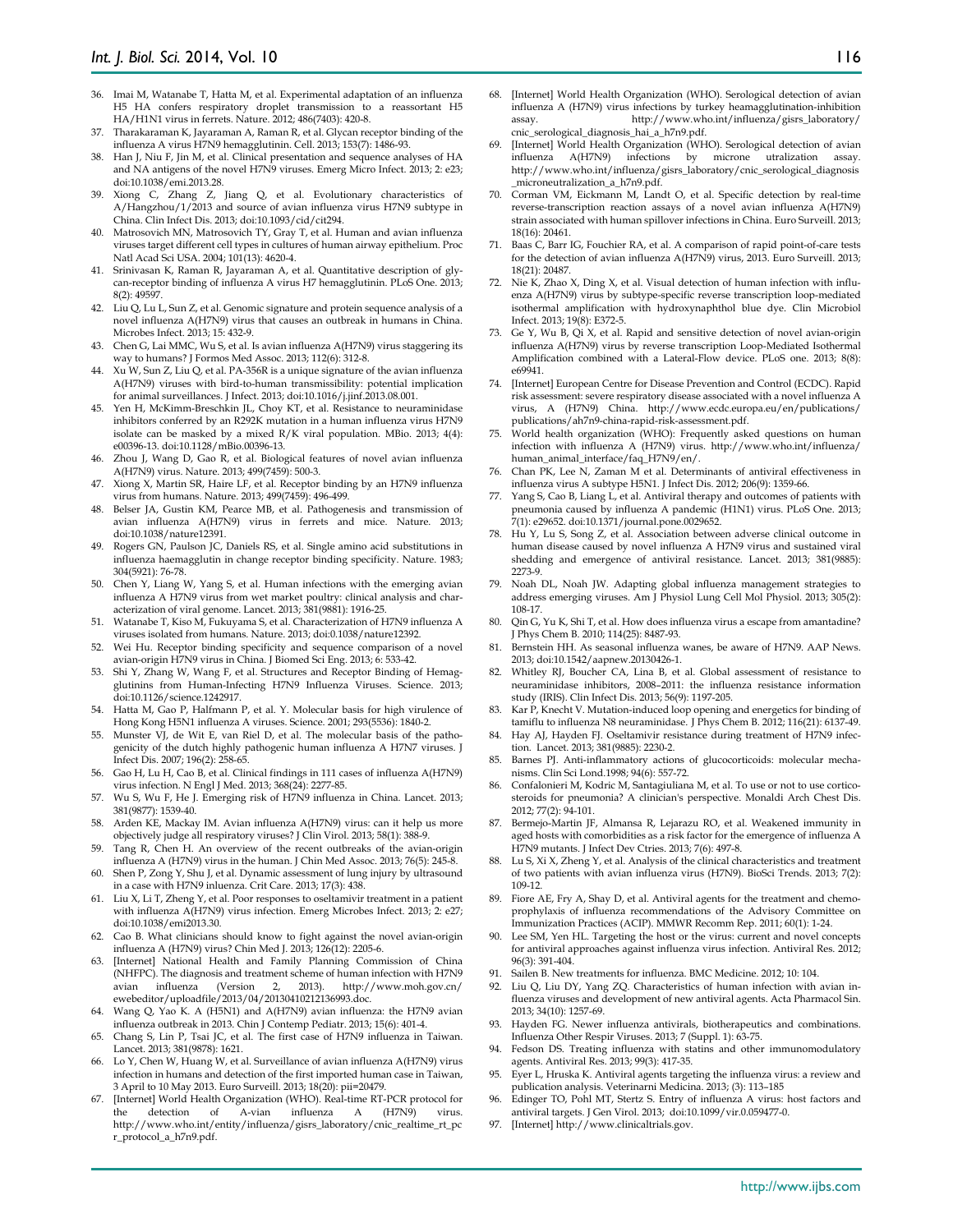- 98. [Internet] World Health Organization (WHO). Vaccine response to the avian influenza A (H7N9) outbreak. http://www.who.int/influenza/vaccines/ virus/CandidateVaccineVirusesH7N9\_02May13.pdf.
- 99. Couch RB, Patel SM, Wade-Bowers CL, et al. A randomized clinical trial of an inactivated avian influenza A (H7N7) vaccine. PLoS One. 2012; 7(12): e49704. doi:10.1371/journal.pone.0049704119.
- 100. Cox RJ, Madhun AS, Hauge S, et al. A phase I clinical trial of a PER. C6 cell grown influenza H7 virus vaccine. Vaccine. 2009; 27(13): 1889-97.
- 101. De Groot AS, Ardito M, Terry F, et al. Low immunogenicity predicted for emerging avian-origin H7N9. Hum Vaccin Immunother. 2013; 9(5): 1-7.
- 102. Riedmann EM. Human vaccines & immunotherapeutics: news. Hum Vaccin Immunother. 2013; 9(6): 1187.
- 103. Smith GE, Flyer DC, Raghunandan R, et al. Development of influenza H7N9 virus like particle (VLP) vaccine: Homologous A/Anhui/1/2013(H7N9) pro-<br>tection and heterologous A/chicken/Jalisco/CPA1/2012(H7N3) A/chicken/Jalisco/CPA1/2012(H7N3) cross-protection in vaccinated mice challenged with H7N9 virus. Vaccine. 2013.
- 104. Fries LF, Smith GE, Glenn GM. A Recombinant viruslike particle influenza A (H7N9) vaccine. N Engl J Med. 2013; 13.
- 105. Song H, Wittman V, Byers A, et al. In vitro stimulation of human influenza specific CD8+ Tcells by dendritic cells pulsed with an influenza virus-like particle (VLP) vaccine. Vaccine, 2010; 28(34): 5524-32.
- 106. Ahmad A, Krumkamp R, Reintjes R. Controlling SARS: a review on China's response compared with other SARS-affected countries. Trop Med Int Health.  $2009:14:36-45$
- 107. From SARS to H7N9: will history repeat itself? Lancet. 2013; 381(9875): 1333.

## **Author biography**



**Dr. Yan-Ling Wu** is a professor in Molecular Immunology and now heads the Cellular and Molecular Immunology Research Group. She received Master and Doctoral degrees in Applied Life Science in 2003 and in Medicine Science in 2006, respectively, from Tohoku University, Japan. After that, she

entered to Professor Minato's group of School of Medicine, Kyoto University, Japan, as a senior researcher working in the field of molecular immunology. Her current research mainly focuses on understanding the molecular mechanisms of gene regulation related to diseases by immune inhibitory receptors. Dr. Wu have given oral presentations in international conferences and published related papers.



**Li-Wen Shen** is a postgraduate majoring in pharmacy. He obtained the Bachelor's degree in Biological Engineering in 2012 from Shanxi Datong University, China. After that, he entered Prof. Zhang's group of College of Pharmaceutical Science, Zhejiang University of Technology, China, working

with small molecules to regulate disease-related gene to explore gene-targeted drugs under the direction of Profs W. Zhang and Y.-L. Wu.

108. Mei L, Song P, Tang Q, et al. Changes in and shortcomings of control strategies, drug stockpiles, and vaccine development during outbreaks of avian influenza A H5N1, H1N1, and H7N9 among humans. BioSci Trends. 2013; 7(2): 64-76.

109. [Internet] National Health and Family Planning Commission of China (NHFPC). National Health and Family Planning Commission deploy prevention and control work about human infection with the A/H7N9 avian influenza.

http://www.moh.gov.cn/wsb/pxwfb/201304/99a9ebd290dd4e86a388fff667 9c45df.shtml

- 110. [Internet] National Health and Family Planning Commission of China (NHFPC). Notice of strengthen epidemic prevention and control for human<br>influenza.<br> $HTN9$  avian influenza. infection with H7N9 avian influenza. http://www.moh.gov.cn/zhuzhan/wsbmgz/201307/56b09d2fa50e4a518b5a 83d8defac4f9.shtml
- 111. Han J, Jin M, Zhan P, et al. Epidemiological link between exposure to poultry and all influenza A (H7N9) confirmed cases in Huzhou city, China, March to May 2013. Euro Surveill. 2013; 18(20): 20481.
- 112. Xu J, Lu S, Wang H, et al. Reducing exposure to avian influenza H7N9. Lancet. 2013; 381:1815-6.
- 113. Murhekar M, Arima Y, Horby P, et al. Avian influenza A (H7N9) and the closure of live bird markets. WPSP. 2013; doi:10.5365/wpsar.2013.4.2.008.
- 114. Shaman J, Kohn M. Absolute humidity modulates influenza survival, transmission, and seasonality. PNAS. 2009; 106(10): 3645-6.



**Yan-Ping Ding** received her bachelor's degree in biological sciences from Zhejiang University of Chinese Traditional Medicine, China. Since graduation, she has been working in Zhejiang Center of Disease Control and Prevention, China. Her research mainly focuses on the field of Molecular

Immunology under the guidance of Prof. Yanling Wu.



**Yoshimasa Tanaka** received his Ph. D in Hokkaido University Graduate School of Agriculture with a specialization in Enzymology and Biochemistry. After graduation, he continued his research in the field of Immunobiology. Since 2008, he is an associate professor and works

in the Center for Innovation in Immunoregulative Immunology and Therapeutics that belongs to the Kyoto University Graduate School of Medicine.



**Dr. Wen Zhang** is a full professor with 25 years of research and teaching experience in Bioorganic Chemistry and Chemical Biology. Dr. Zhang earned his doctorate degree in Bioorganic Chemistry from East China University of Science and Technology, China. Then, he entered Professor

Ohrui's Lab of Tohoku University, Japan, working in the field of molecular recognition as a JSPS postdoctoral fellow. After that, he moved to Kyoto University, Japan, to join Professor Sugiyama's Chemical Biology group as a COE and JST research fellow working on biology and chemistry of polyamide-nucleic acids